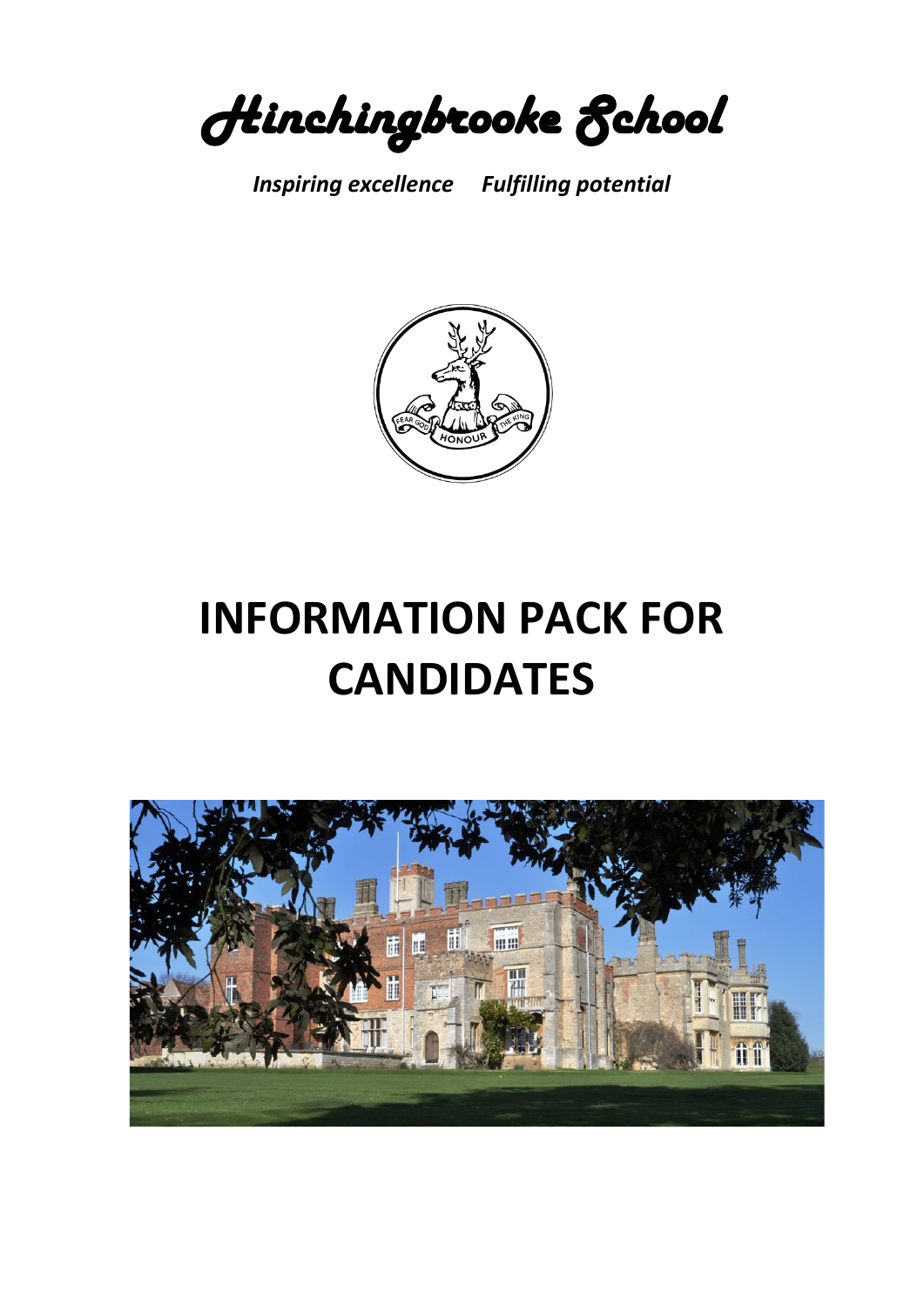# **CONTENTS**

**Directions to Hinchingbrooke**

**List of documents relating to your education/training**

**List of Acceptable Documents to Prove Eligibility to work in the UK**

**Lists of ID documents for a Disclosure and Barring Service (DBS) check**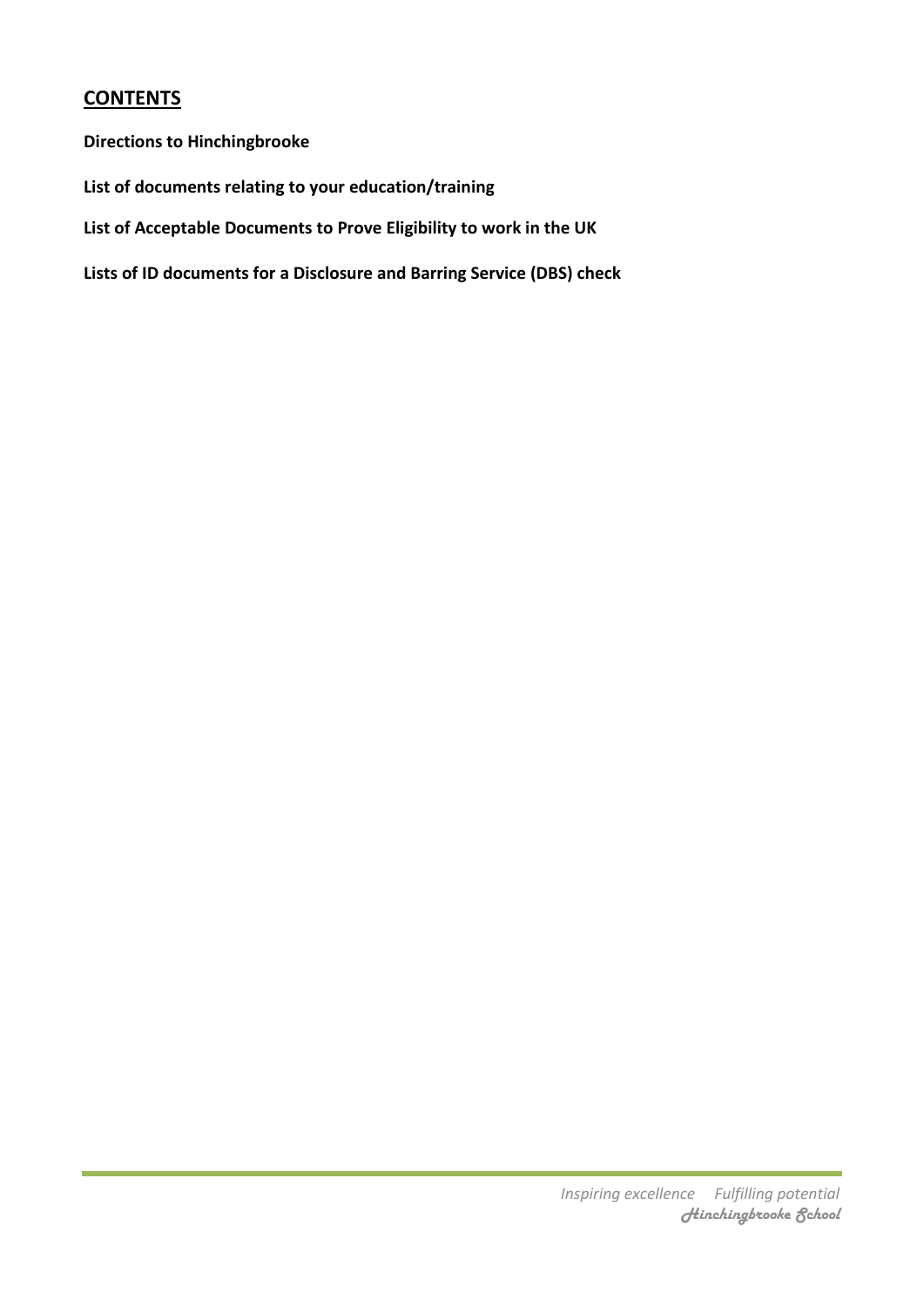

# **Hinchingbrooke School**

Brampton Road, Huntingdon, Cambs. PE29 3BN Tel: 01480 375700 Fax: 01480 375699 [admin@hinchbk.cambs.sch.uk](mailto:admin@hinchbk.cambs.sch.uk)



*Inspiring excellence Fulfilling potential* Hinchingbrooke School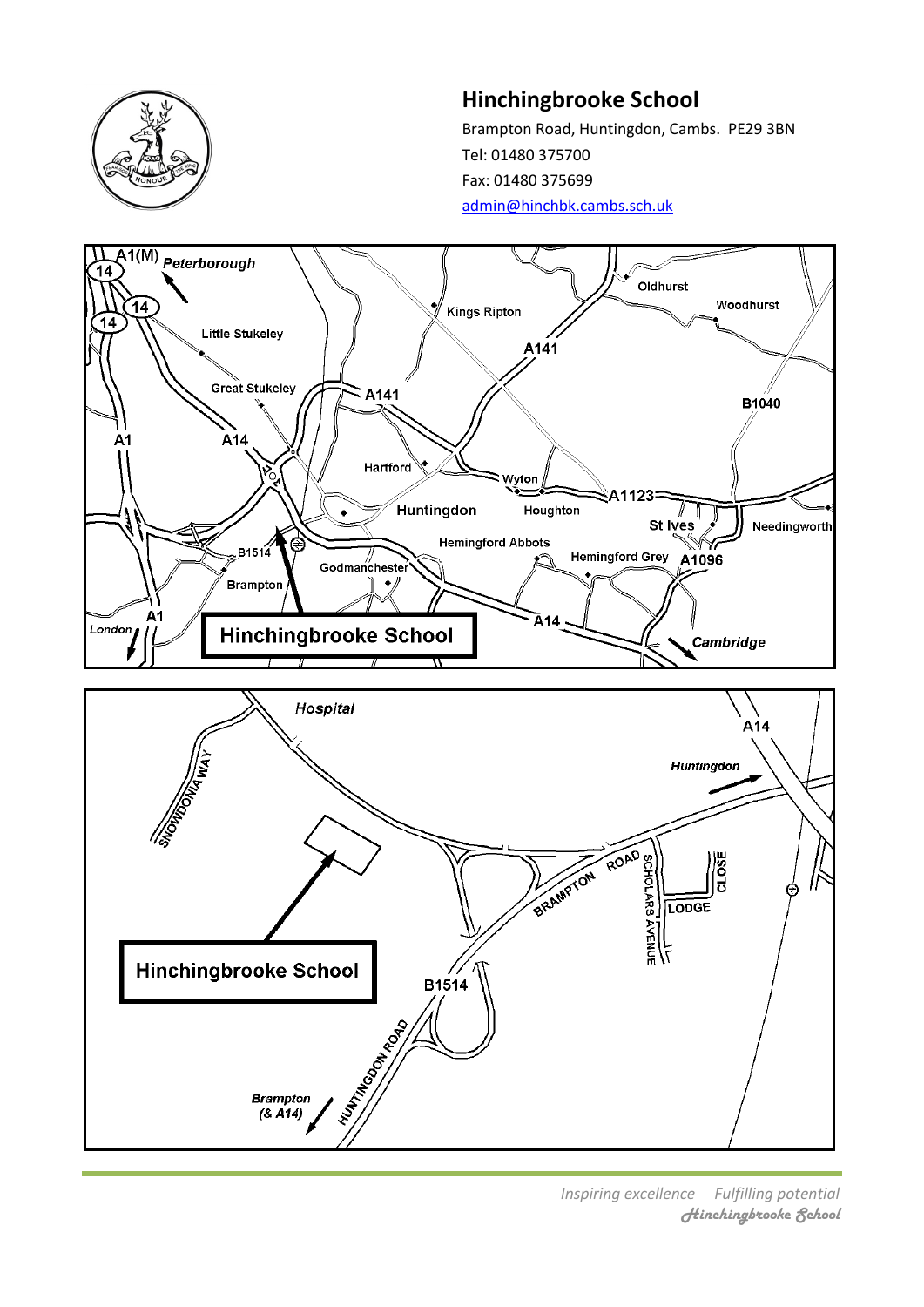# **HOW TO FIND HINCHINGBROOKE SCHOOL, HUNTINGDON**

#### **From the A1 North**

Pass the first signpost for A14 (**Landmark: Alconbury**). Exit the A1 at the next A14 junction (**Brampton Hut**). At the roundabout below turn left onto the A14 East. Take the next turning for **Brampton and Huntingdon racecourse**. Turn right at the first mini roundabout back over the A14. Go straight over the next mini roundabout, follow signs for Brampton. Go straight over the next roundabout, follow signs for **Huntingdon Railway Station and Hinchingbrooke Hinchingbrooke Hospital** on the Brampton Road. You will pass on your right **The Brampton Mill Restaurant**. Take the next left after the stone wall, following the signs for the Hospital. The **Police Headquarters** will be on your right, take the left turning just before the pelican crossing for Hinchingbrooke House.

#### **From the A1 South**

Go straight across the roundabout at Buckden (**Landmark: Shell Garage**) and take the next exit signpost Brampton. Drive under the A1 and filter onto Buckden Road. Pass **Brampton Park Golf Course** on your right and straight over the next mini roundabout (**RAF Brampton**). At the next roundabout turn right into Brampton Road, follow signs for **Huntingdon Railway Station and Hinchingbrooke Hospital**. You will pass on your right **The Brampton Mill Restaurant**. Take the next left after the stone wall, following the signs for the Hospital. The **Police Headquarters** will be on your right, take the left turning just before the pelican crossing for Hinchingbrooke House.

#### **By Train**

Huntingdon has a mainline station which goes directly to London Kings Cross. The school is ten minutes walk. Turn left coming out of the station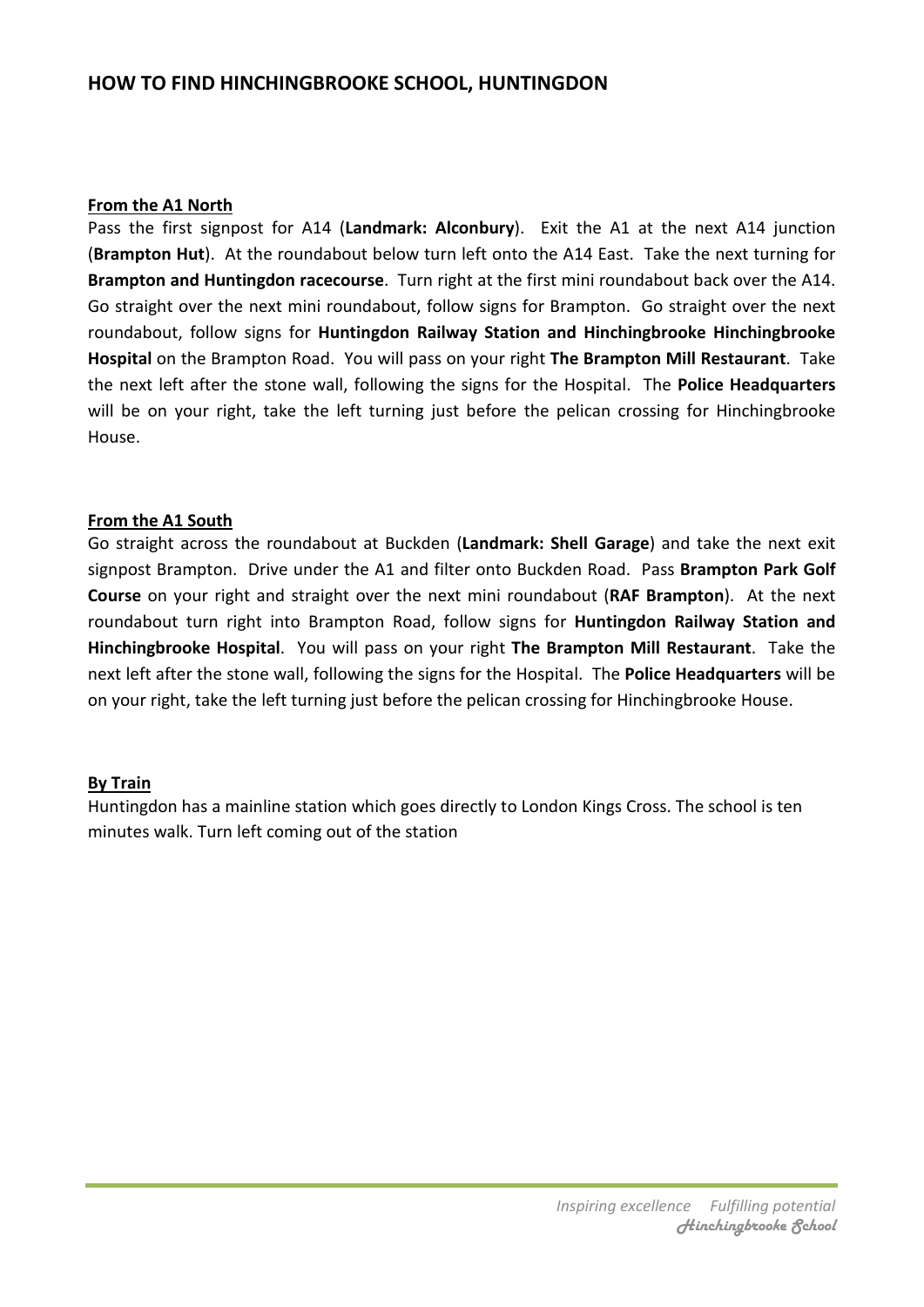# **LIST OF DOCUMENTS RELATING TO YOUR EDUCATION/TRAINING**

# **Teaching staff**

Please ensure you bring with you the following original certificates:

- Degree certificate
- PGCE certificate
- QTS certificate
- Induction certificate

NQT's will also need to provide:

- Evidence that you passed the literacy test
- Evidence that you passed the numeracy test

## Support Staff

Please ensure you bring with you:

• Original certificates which you have stated on your application form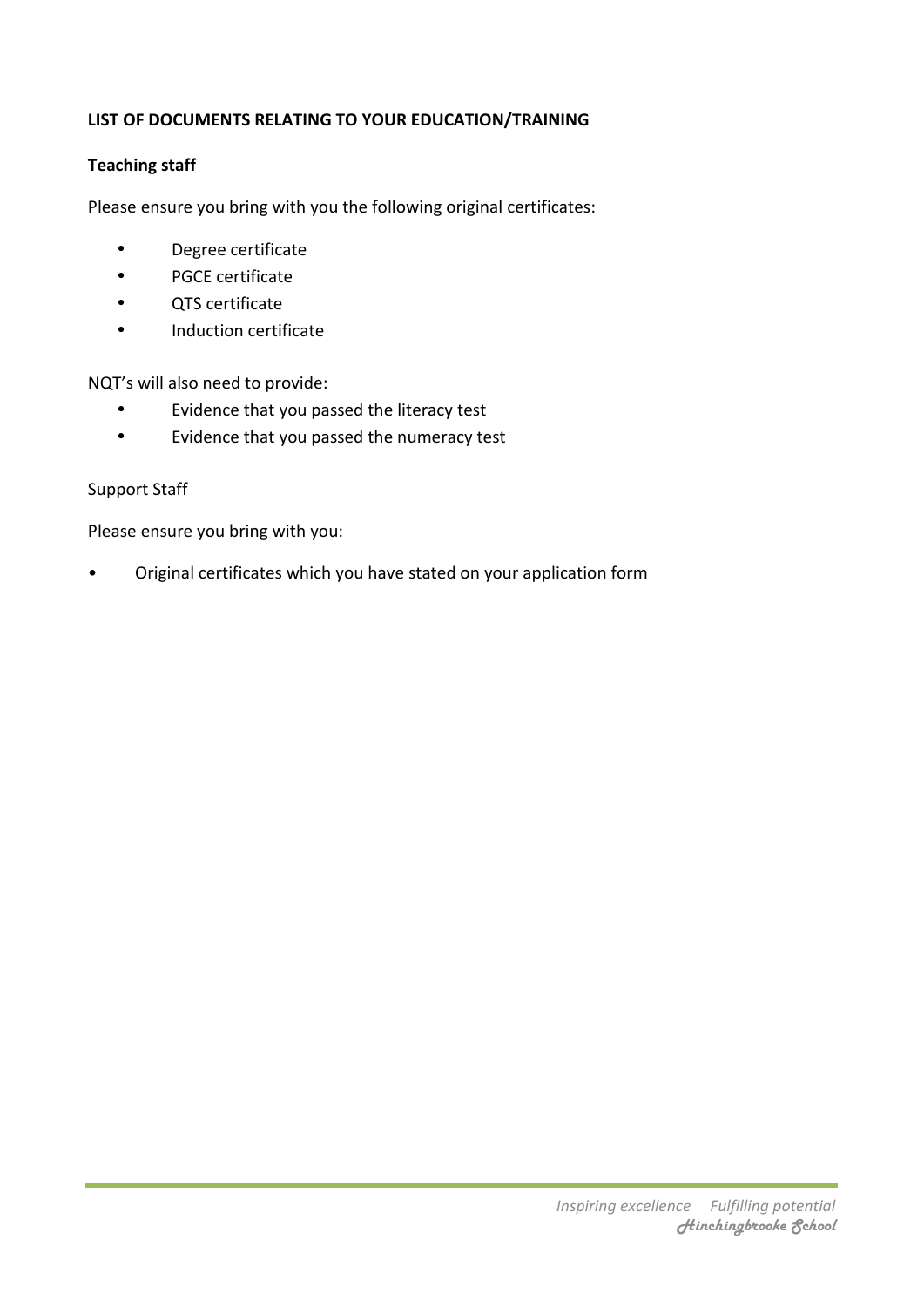## **LIST OF ACCEPTABLE DOCUMENTS TO PROVE ELIGIBILITY TO WORK IN THE UK**



As an employer, Hinchingbrooke School have a responsibility to prevent illegal migrant working in the UK. We carry out all necessary checks to ensure that our recruitment practices comply with the requirements set out in Sections 15–25 of the Immigration, Asylum and Nationality Act 2006. You, as a prospective employee, are required to provide us with documents that prove your eligibility to work in the UK. The lists of acceptable documents are as follows:

#### **LIST A – Documents which provide an ongoing excuse**

- 1. A passport showing that the holder, or a person named in the passport as the child of the holder, is a British citizen or a citizen of the United Kingdom and Colonies having the right of abode in the United Kingdom.
- 2. A passport or national identity card showing that the holder, or a person named in the passport as the child of the holder, is a national of the European Economic Area or Switzerland.
- 3. A residence permit, registration certificate or document certifying or indicating permanent residence issued by the Home Office, the Border and Immigration Agency or the UK Border Agency to a national of a European Economic Area country or Switzerland.
- 4. A permanent residence card issued by the Home Office, the Border and Immigration Agency or the UK Border Agency to the family member of a national of a European Economic Area country or Switzerland.
- 5. A passport or other travel document endorsed to show that the holder is exempt from immigration control, is allowed to stay indefinitely in the United Kingdom, has the right of abode in the United Kingdom, or has no time limit on their stay in the United Kingdom.
- 6. An Immigration Status Document issued by the Home Office, the Border and Immigration Agency or the UK Border Agency to the holder with an endorsement indicating that the person named in it is allowed to stay indefinitely in the United Kingdom or has no time limit on their stay in the United Kingdom, **when produced in combination with** an official document giving the person's National Insurance Number and their name issued by a Government agency or a previous employer.
- 7. A full birth certificate issued in the United Kingdom which includes the name(s) of at least one of the holder's parents, **when produced in combination with** an official document giving the person's National Insurance Number and their name issued by a Government agency or a previous employer.
- 8. A full adoption certificate issued in the United Kingdom which includes the name(s) of at least one of the holder's adoptive parents **when produced in combination with** an official document giving the person's National Insurance Number and their name issued by a Government agency or a previous employer.
- 9. A birth certificate issued in the Channel Islands, the Isle of Man or Ireland, **when produced in combination with** an official document giving the person's National Insurance Number and their name issued by a Government agency or a previous employer.
- 10. An adoption certificate issued in the Channel Islands, the Isle of Man or Ireland, **when produced in combination with** an official document giving the person's National Insurance Number and their name issued by a Government agency or a previous employer.
- 11. A certificate of registration or naturalisation as a British citizen, **when produced in combination with** an official document giving the person's National Insurance Number and their name issued by a Government agency or a previous employer.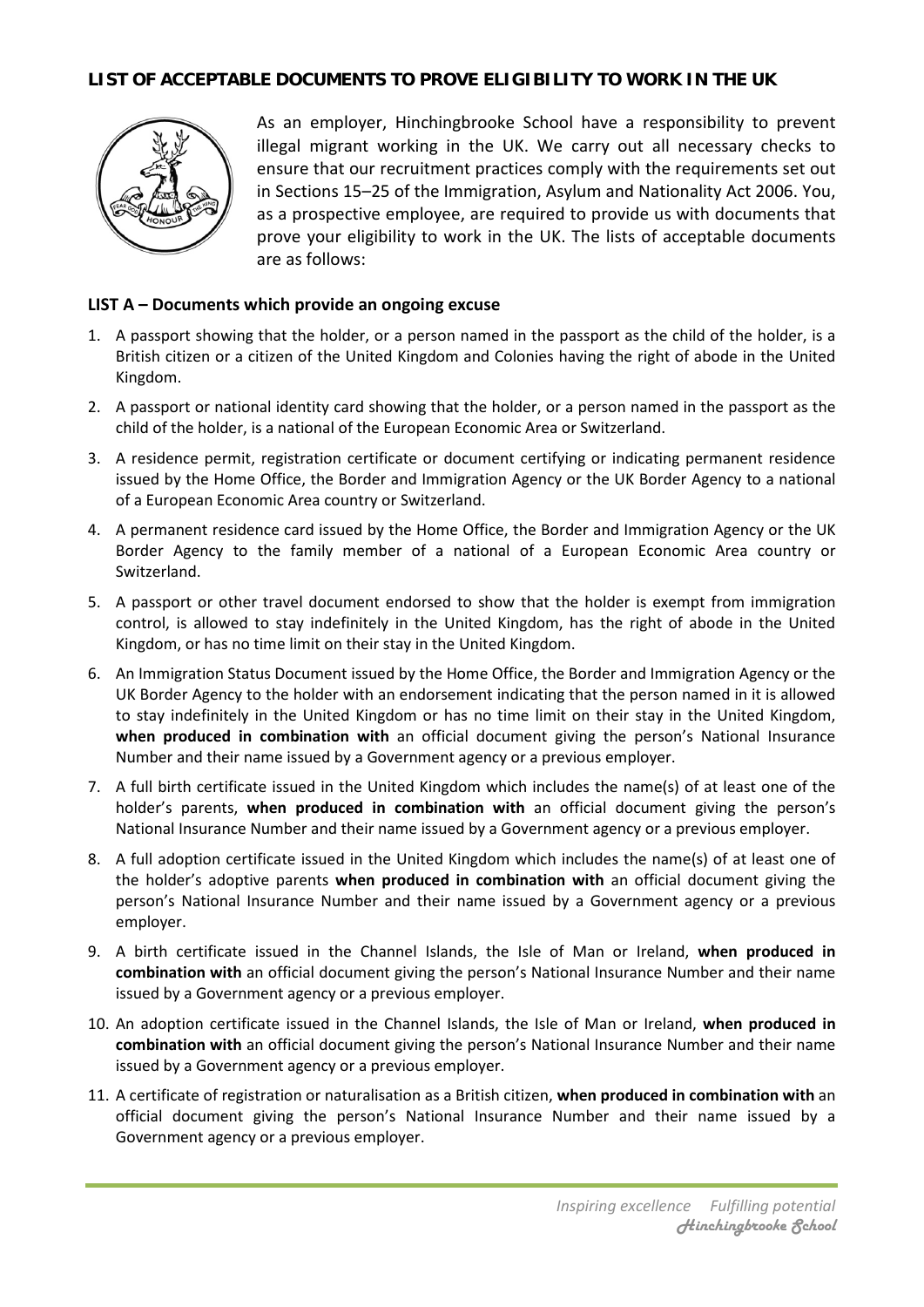12. A letter issued by the Home Office, the Border and Immigration Agency or the UK Border Agency to the holder which indicates that the person named in it is allowed to stay indefinitely in the United Kingdom **when produced in combination with** an official document giving the person's National Insurance Number and their name issued by a Government agency or a previous employer.

#### **LIST B – Documents which provide an excuse for up to 12 months**

- 1. A passport or travel document endorsed to show that the holder is allowed to stay in the United Kingdom and is allowed to do the type of work in question, provided that it does not require the issue of a work permit.
- 2. A Biometric Immigration Document issued by the UK Border Agency to the holder which indicates that the person named in it can stay in the United Kingdom and is allowed to do the work in question.
- 3. A work permit or other approval to take employment issued by the Home Office, the Border and Immigration Agency or the UK Border Agency **when produced in combination with** either a passport or another travel document endorsed to show the holder is allowed to stay in the United Kingdom and is allowed to do the work in question, **or** a letter issued by the Home Office, Border and Immigration Agency or UK Border Agency to the holder or the employer or prospective employer confirming the same.
- 4. A certificate of application issued by the Home Office, the Border and Immigration Agency or the UK Border Agency to or for a family member of a national of a European Economic Area country or Switzerland stating that the holder is permitted to take employment which is less than 6 months old **when produced in combination with** evidence of verification by the UK Border Agency Employer Checking Service.
- 5. A residence card or document issued by the Home Office, the Border and Immigration Agency or the UK Border Agency to a family member of a national of a European Economic Area country or Switzerland.
- 6. An Application Registration Card issued by the Home Office, the Border and Immigration Agency or the UK Border Agency stating that the holder is permitted to take employment, **when produced in combination with** evidence of verification by the UK Border Agency Employer Checking Service.
- 7. An Immigration Status Document issued by the Home Office, the Border and Immigration Agency or the UK Border Agency to the holder with an endorsement indicating that the person named in it can stay in the United Kingdom, and is allowed to do the type of work in question, **when produced in combination with** an official document giving the person's National Insurance Number and their name issued by a Government agency or a previous employer.
- 8. A letter issued by the Home Office, Border and Immigration Agency or UK Border Agency to the holder or the employer or prospective employer, which indicates that the person named in it can stay in the United Kingdom and is allowed to do the work in question **when produced in combination with** an official document giving the person's National Insurance Number and their name issued by a Government agency or a previous employer.